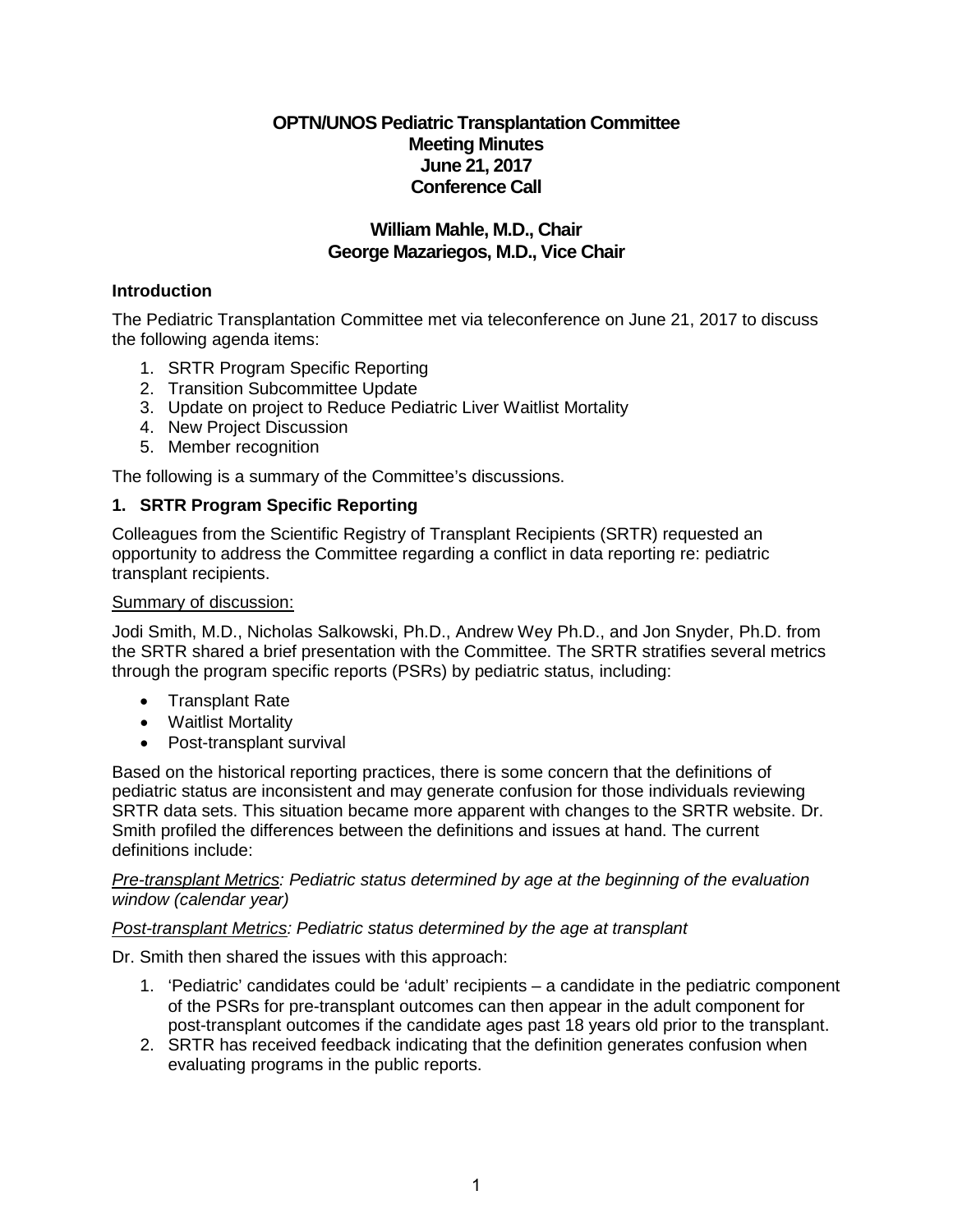Dr. Smith shared a sampling of SRTR website data for pediatric liver transplant programs to illustrate the issue. Dr. Smith emphasized, this issue only presents when a patient less than 18 years old is registered for a transplant, then ages to 18 years old or more when they receive a transplant. The same situation exists for other pediatric transplant programs.

Based on this discrepancy in definitions, the SRTR proposes to use the age at listing for both pre and post-transplant metrics. The intent of these changes is to:

- Haveing a standard definition will avoid confusing situations when presenting data for primarily pediatric hospitals
- Adhering to an intent-to-treat principle suggests evaluating outcomes from the time of listing
	- o An older pediatric patient is interested in the outcomes of similar candidates listed at the program
	- o Defining pediatric status as age at transplant may obscure relevant posttransplant outcomes to prospective pediatric candidates

SRTR representatives are reaching out to stakeholders for input. This has included:

- OPTN/UNOS Membership and Professional Standards Committee (MPSC) leadership did not have a strong opinion but wanted any change to be clearly communicated to ensure that there are not any negative implications for MPSC review
	- o SRTR will communicate any change months in advance
- Informally discussed with Stuart Sweet, M.D. (OPTN/UNOS President)
	- o Dr. Sweet suggested engaging the pediatric committee for their advice.
- Formally discussed with SRTR Scientific Visiting Committee (SVC)
	- o Did not have concerns but recommended consulting the pediatric committee
- Any change would be vetted with Center for Medicare/Medicaid Services (CMS) due to a potential impact on evaluations

The Chair thanked Dr. Smith for her presentation and opened the floor to questions. Several members of the Committee asked what, if any, impact this change in definition would have on a candidate's status on the Waiting List. Drs. Smith and Salkowski responded that changes to the definition for data reporting would not impact a candidates status on the Waiting List, or retaining pediatric priority for those candidates that are registered prior to age 18 but are transplanted after age 18. The pediatric priority for organ allocation is dependent on OPTN policy and would not be associated with transplant outcomes reporting.

The Committee did briefly discuss an alternative definition; use of the candidate's age at the beginning of the calendar year of which they are registered on the waiting list. During the discussion, SRTR representatives commented that this approach may make it more challenging to assess the effectiveness of pediatric priority in OPTN policies. Dr. Salkowski was not confident that more complex rules/definitions would result in beneficial gains. For example, there are transplant programs that have diverse clinical experience, and there are those transplant programs that are specialized (e.g.: pediatric or adult care). By capturing data in one cycle by the age (e.g.: a pediatric aged patient) at the beginning of the calendar year, the following cycle could capture a different age (e.g.: an adult aged patient), the data reported at these specialty programs would be confusing to viewers.

Dr. Salkowski noted for the Committee that there is nothing inaccurate in the current calculations. Rather, the proposed definition change is in keeping with the manner in which transplant programs specialize. Members of the Committee generally agreed with the rationale as described. The Chair noted the new minimum training and experience requirements for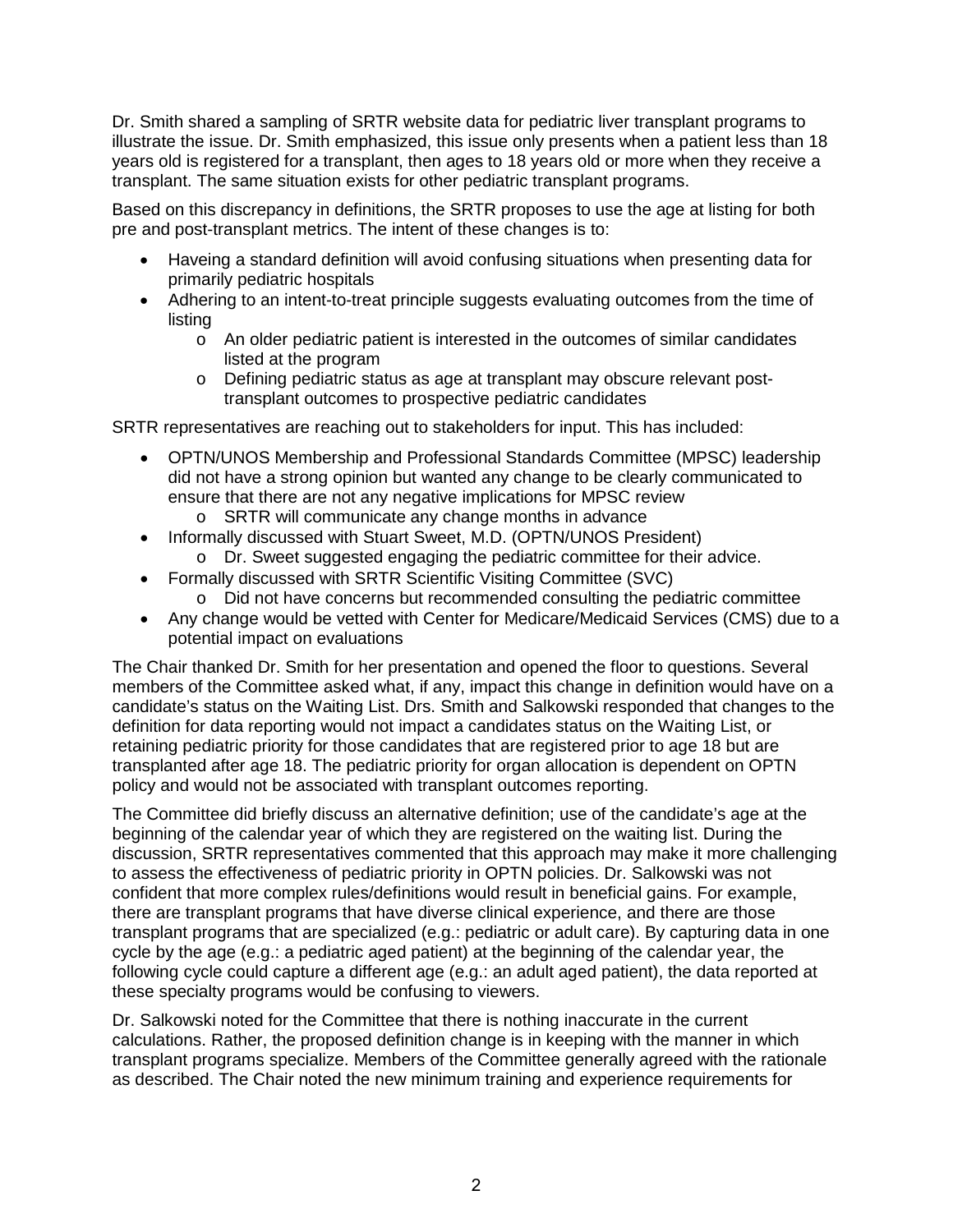pediatric transplant programs on the horizon will make this less of an issue for adult hospitals; this is most relevant to the pediatric hospitals.

Members of the Committee agreed the definitions in use needed to be as accurate as possible. In general, members of the Committee were in favor of the changes in the definitions. The Chair acknowledged there are "pluses and minuses" with any change, though the "pluses" appeared to outweigh the "minuses" in this case. Dr. Smith thanked the Committee for the opportunity to share these proposed definition changes and for their feedback.

### Next steps:

- SRTR colleagues will follow-up with the Committee with the points raised during the discussion.
- The Committee requested an update on the final changes in the future.
- Committee members are encouraged to discuss with colleagues at their index institutions and email feedback to the SRTR.

### **2. Transition Subcommittee Update**

An update was provided from the Transition Subcommittee following their conference call on May 23, 2017.

### Summary of discussion:

During the May 23, 2017 conference call, UNOS staff responded to a request from the Subcommittee regarding data to help inform decision-making. The data presented centered on Pediatric Lost to Follow-Up Rates at Different Transplant Programs. The concept of this analysis was that "high performing" transplant programs with low lost to follow-up rates could be identified, then surveyed for effective practices. Members did comment that there would be value in surveying both high and sub-optimal performers to identify effective/less effective practices. Further, there would be value in sharing information with the OPTN/UNOS Membership and Professional Standards Committee (MPSC) for any performance improvement considerations.

The Subcommittee previously identified that transplant programs with different case volumes could have varying lost to follow-up rates. The Subcommittee discussed case volume ranges that could correlate with high, medium, and low volume transplant programs. Members held a short discussion on this topic and favored the following:

- High volume 20 or more kidney transplants per year
- Medium volume 7-20 kidney transplants per year
- Low volume less than 5 kidney transplants per year

The Subcommittee felt further consideration of these classifications would be prudent and they would discuss during the next conference call. This will help identify what transplant programs to work with for the survey.

The Subcommittee also discussed individuals that may be most appropriate to complete the survey. Members acknowledged that surgeons and physicians at transplant programs may be unfamiliar with the nuance of OPTN data submission. The Subcommittee also discussed the idea of developing draft survey questions for the next conference call in July 2017.

UNOS staff recommended sections of the guidance be drafted while the online survey is underway. This will eliminate an extended development timeline if these two phases of the project were pursued sequentially.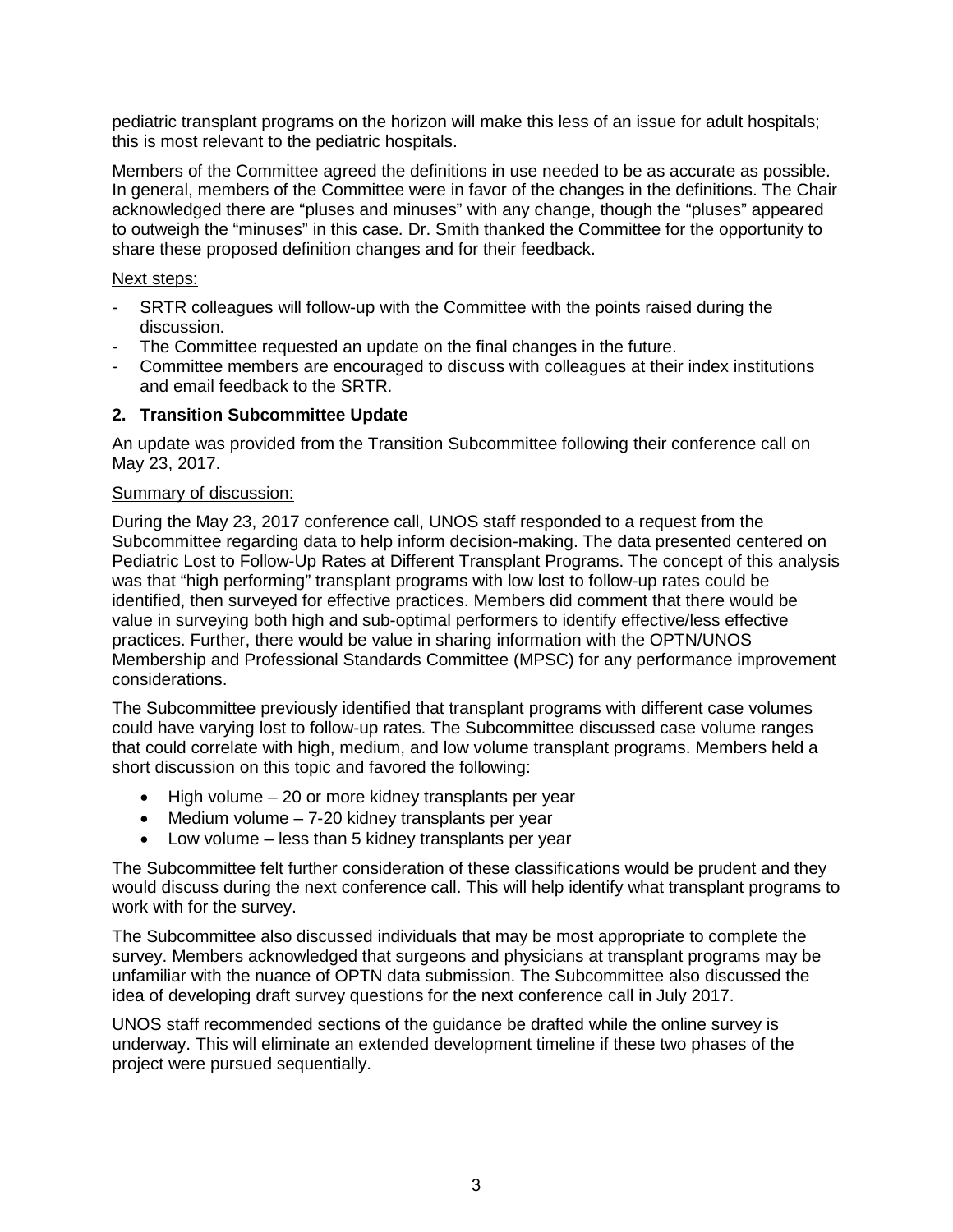The Chair thanked UNOS staff for the diligent update and agreed with the work plan to draft the guidance document while the survey was being conducted. He then opened the floor for questions. One member suggested that the survey examine high performers and the geographic or health system considerations that may lend to low lost to follow-up rates. This may outweigh workflow practices or individual performance. Another member asked, is the Subcommittee looking at all organ transplant programs, or a subset of transplant programs? UNOS staff responded that the Subcommittee examined lost to follow-up rates for all organs, but the highest incidence of lost to follow-up following transition was seen in kidney and liver transplant recipients.

### Next steps:

- Future Subcommittee calls are planned for July and August 2017. Additional updates will be presented to the Committee in the months ahead.

## **3. Update on project to Reduce Pediatric Liver Waitlist Mortality**

The Chair provided a short update on the status of the Committee's project to *Reduce Pediatric Liver Waitlist Mortality*.

### Summary of discussion:

In September 2016, the OPTN/UNOS Executive Committee reviewed the Policy Oversight Committee's recommendation to approve a project to *Reduce Pediatric Liver Waitlist Mortality*. The Executive Committee felt this project had merit, however there were no resources available to pursue the effort.

The Chair spoke with UNOS staff on the status of this "hold" in June 2017. UNOS staff explained that the OPTN/UNOS Liver and Intestine Committee's effort to revise the liver allocation system continued to consume a great deal of OPTN and non-OPTN resources. Thus, the Committee's project to *Reduce Pediatric Liver Waitlist Mortality* needed to remain on hold for the next several months. UNOS staff will have a better understanding of the timeline after the Executive Committee's conference call in July 2017. Thereafter, it would be prudent to have an update discussion with Liver Committee leadership.

After the update, the Chair opened the floor for discussion. One member asked, did this project indeed need to go back to POC for re-approval? UNOS staff explained that by the Executive Committee "approving to on-hold" prevented the need to re-litigate the merits of the project or pull new data to assess or show a problem. Other members of the Committee verbalized their assurance by this update and were optimistic for a more definitive timeline in August 2017.

#### Next steps:

- UNOS staff will participate in the forthcoming POC and Executive Committee calls in July 2017. The Committee will be kept apprised of further developments.

## **4. New Project Discussion**

The Chair coordinated a brief update on new projects identified during the in-person meeting in April 2017.

#### Summary of discussion:

The list of project ideas (both existing and new ideas) were shared with the Committee:

- Existing ideas
	- o Promote living donation (caution advised, Living Donor Committee handling)
	- o Encourage use of increased risk donor organs (DTAC handling)
	- o Living donation to pediatric candidates (ongoing discussions, gaps in data identified)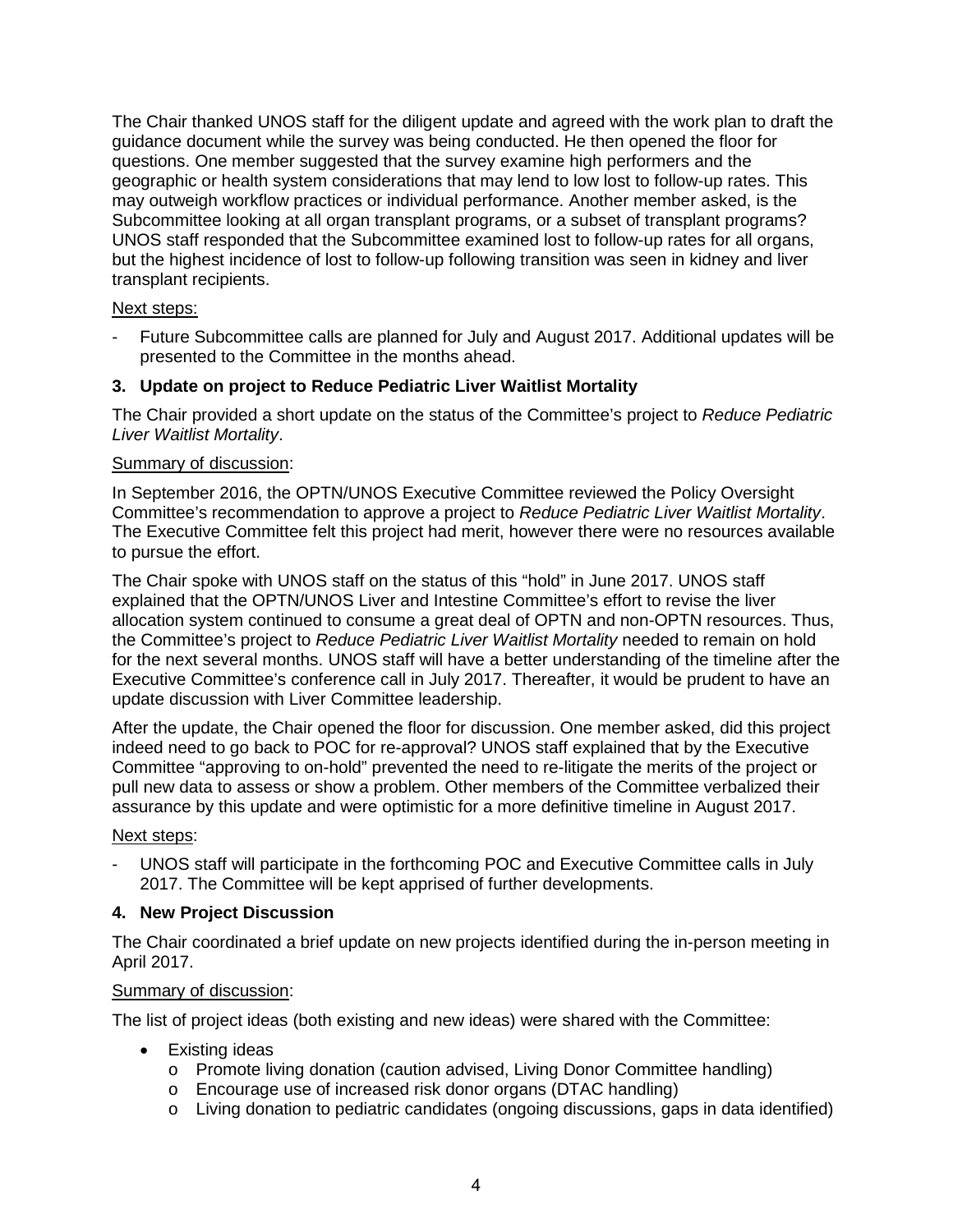- $\circ$  Clinical criteria for pediatric liver/kidney transplantation (this may be a good project for the Committee – need to keep the OPTN/UNOS Kidney Transplantation Committee apprised of progress in this area)
- o Transplant outcomes in pediatric congenital heart disease
- New ideas
	- o Assess for Disadvantaged Patients in the Current Heart Allocation System (can collaborate with Thoracic Committee on post-implementation monitoring)
	- o Reduce Incidence of Suicide Among Transplant Recipients
	- o Prioritize Pediatric Kidney Candidates
	- o Separation of Pediatric Kidney Outcome Data From Adult Outcome Data
	- o Increasing split liver transplant when the index program is an adult program (likely can addressed in existing proposal on pediatric liver waitlist mortality)

UNOS staff then asked the Committee to prioritize a "short list" of projects.

- Clinical criteria for pediatric liver/kidney transplantation
- Transplant outcomes in pediatric congenital heart disease
- Reduce Incidence of suicide among transplant recipients
- Prioritize pediatric kidney candidates
- Separation of pediatric kidney outcome data from adult outcome data

An online survey will be sent to members following the call.

### Next steps:

UNOS staff will send an online survey to all members. The results of this survey will be shared with the Committee in August 2017.

#### **5. Member recognition**

The Chair recognized members whose terms were concluding in June 2017. This included:

- Manuel Rodriguez, M.D.
- Kyle Soltys, M.D.
- Gregory Abrahamian, M.D.
- Shikha Sundaram, M.D.
- Thomas Nakagawa, M.D.
- Eileen Brewer, M.D.
- David M. McMullan, M.D.

The Chair then introduced new members that would be joining the Committee in July 2017. This included:

- Khashayar Vakili, M.D. Boston Children's Hospital
- Rachael Ryan, RN, B.S.N. Children's Hospital of Philadelphia
- Tamir Miloh, M.D. Texas Children's Hospital
- **Amira Al-Uzri, M.D. Oregon Health and Science Univ.**
- **Priva Verghese, M.D., M.P.H. Univ. of Minnesota**
- Arika Hoffman, M.D. Univ. of Nebraska
- Melissa Nugent, RN, B.S.N., CCRN, CCTC Texas Children's Hospital
- John Renz, M.D. Univ. of Chicago

With no further business to discuss, the conference call was adjourned.